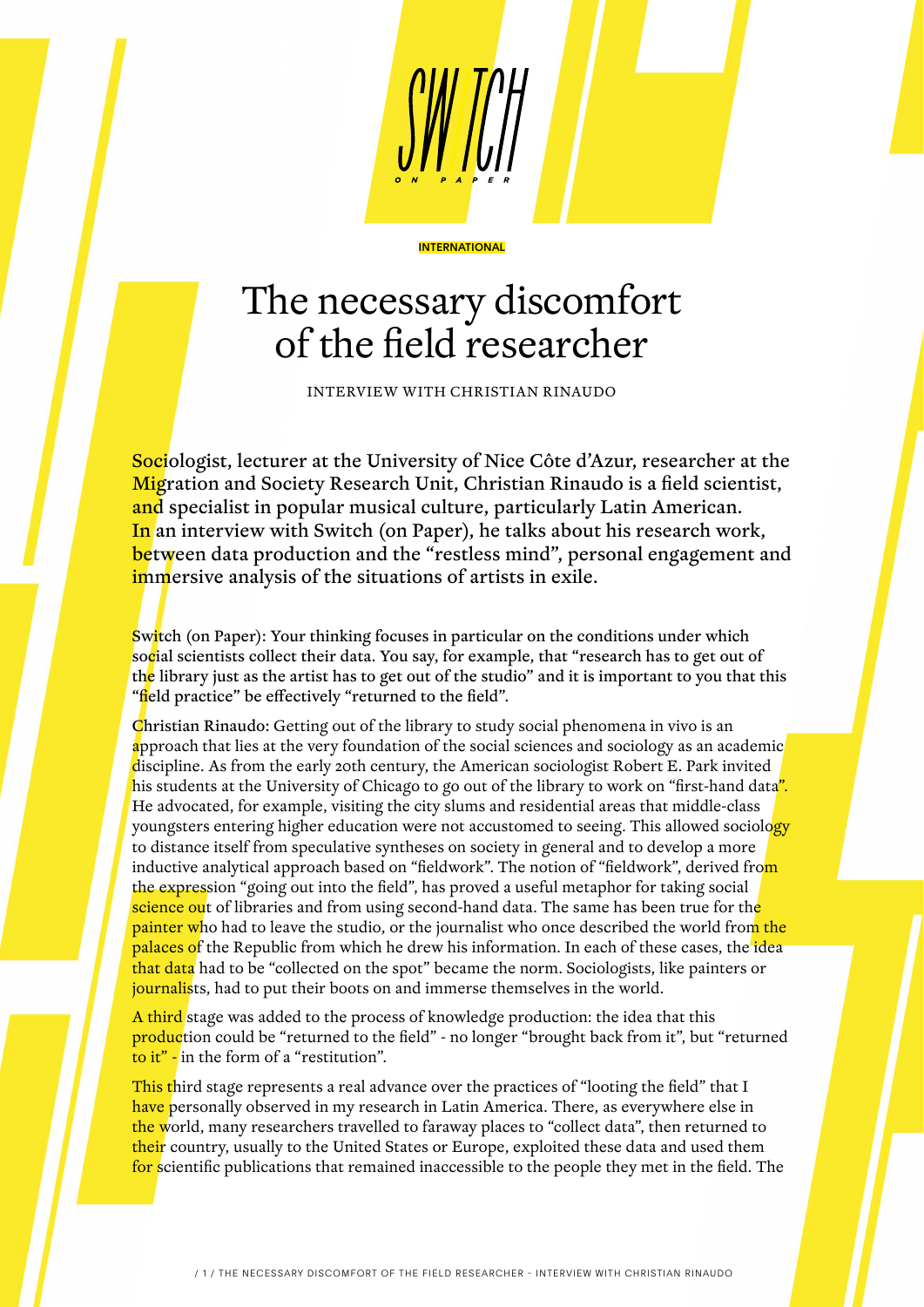practice of restitution, i.e. presenting respondents with the results of the research carried out, was in this respect an important step forward for the ethics of social science research. Men and women around the world who are willing to be taken as objects of research must have the right to know what the researchers who came into their lives have produced as a result of this encounter.

Switch (on Paper): You also say that "data is not given but produced". What is the nuance? Should we speak of "research" or "investigation"?

 C.R.: What I mean by this is that, however useful and necessary it may have been, the field metaphor needs to be analysed today. In reality, the idea that we collect data like flowers in a field, to make beautiful bouquets, according to scientific (in the academic world) or aesthetic (in the art world) criteria, present them in lovely vases and hand them over to the actors in the field, does not really hold up. So, we have to ask ourselves what we are doing when we claim to "go out into the field", "do fieldwork", "collect field data". Claiming to collect data would presuppose that they are already there, like things in the world, like flowers in nature... But data are not "given" but "produced" by researchers in their relationship to their object of investigation. What they produce is not obtained in spite of their presence in the field, but because of that very presence.

This idea was notably illustrated in a drawing by Gary Larson published in 1984 showing anthropologists approaching huts supposedly cut off from any contact with civilization and whose inhabitants hasten to conform to the stereotypical representations of researchers. The drawing suggests that these groups are well aware of the value of presenting themselves as "primitive" people. Far from being a collection of data that is already there, the work of social science research would, on the contrary, consist in building a particular relationship with the respondents from which the researcher produces his or her data.

According to this line of thinking, the investigation is a moment of research, that of meeting and exchanging with the respondents, and the research work proceeds through writing and discussion in the academic world.

**Switch** (on Paper): You're working on the jarocho music of the Sotavento in Mexico. How did this research on very popular expressions come about and what of its content?

C.R.: I first spent three years working in and on the city of Veracruz, Mexico, between 2007 and 2010. I was interested in the concrete forms in the city, following the national policy centred on the memory of slavery and the revitalization of African cultural heritage, officially **proclaimed as the "third root of Mexican mestizaje (race mixing)". By placing particular** emphasis on the Caribbean roots of local popular culture and the influence of the "third" root of mestizaje", this action contributed to the transition from the historical period from the 1930s to the 1960s, characterized by the negation of African heritage, to another period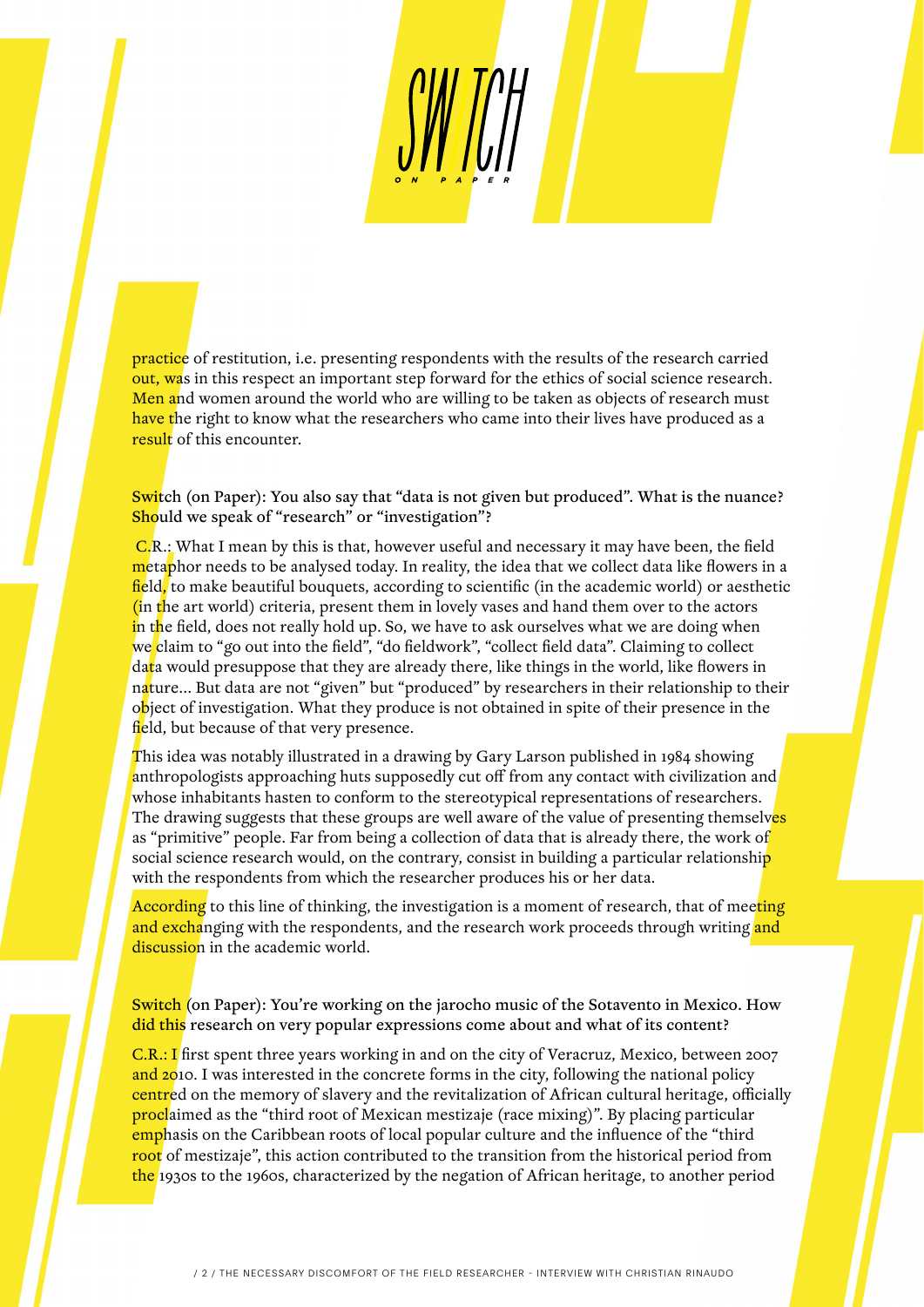in which the "African root of mestizaje" was henceforth part of the representation of local identity. And it is particularly in relation to music and the discourse of musicians that this African heritage was publicly expressed, especially through two distinct musical sources: "Afro-Caribbean music" that has circulated since the nineteenth century between Cuba and the city of Veracruz, and the "son jarocho", a musical practice of oral tradition originating in the south of the state of Veracruz, considered to be specific to the black and mulatto populations. I was therefore interested in the whitening of the son jarocho, that is to say the progressive erasing of the African heritage of this music, and then in its de-whitening, that is to say the revaluation of its triple heritage, Spanish, indigenous and African, between the 20th and 21st centuries.

After these stays in Mexico, I devoted my research to the transnational circulation of the son jarocho and its establishment in the United States and then in Europe, seeking to examine the effects of the circulation of this practice and its practitioners on the processes of defining it as "African" music, resulting from "mestizaje".

Switch (on Paper): You often speak of "social counter-distinction". What exactly does this consist of? Does it have anything to do with the principles of "distinction" of the French sociologist Pierre Bourdieu?

C.R.: Yes, the notion of social counter-distinction refers directly to Pierre Bourdieu's analysis of phenomena of social distinction, i.e. the maintenance by the dominant class of a symbolic distance, expressed by differences in tastes and values, from the popular and dominated class.

In the context of my work on "Afro-Caribbean" popular music in Veracruz, what I have called social counter-distinction refers to the behaviour of young musicians who play in the evening in the city squares and of those who come to the squares to dance the son montuno, of Cuban origin. In their relationship to the body, the way they move, and the way they dress, the dancers stage a form of identity expression that does not involve "being" black", but the voluntary and explicit sharing of certain elements of an "Afro culture" whose codes can be publicly interpreted. It is not about defining oneself as "black" but of dancing certain rhythmic sequences by exaggerating the gestures and choreographic movements of "Afro" dance, of sharing with others the music and gestures identified as "black" in order to transform them into signs. Signs of a working-class, migrant culture, different from that of the dominant class. Signs that are not only part of a "popular" culture, but of a way of life that is distant from the normative frameworks set by the local "polite society". Signs, in other words, of non-alignment with the "polite" people who frequent certain trendy bars and speak in the Spanish way to accentuate social distinction. Signs that, by adopting the sexually explicit body movements of African dance, mark a departure from what are also called "decent" people, one of whose characteristics is precisely to demonstrate the moral distance with "ordinary" people and to erase anything that might appear as a sign of African-ness in the way they present themselves to others.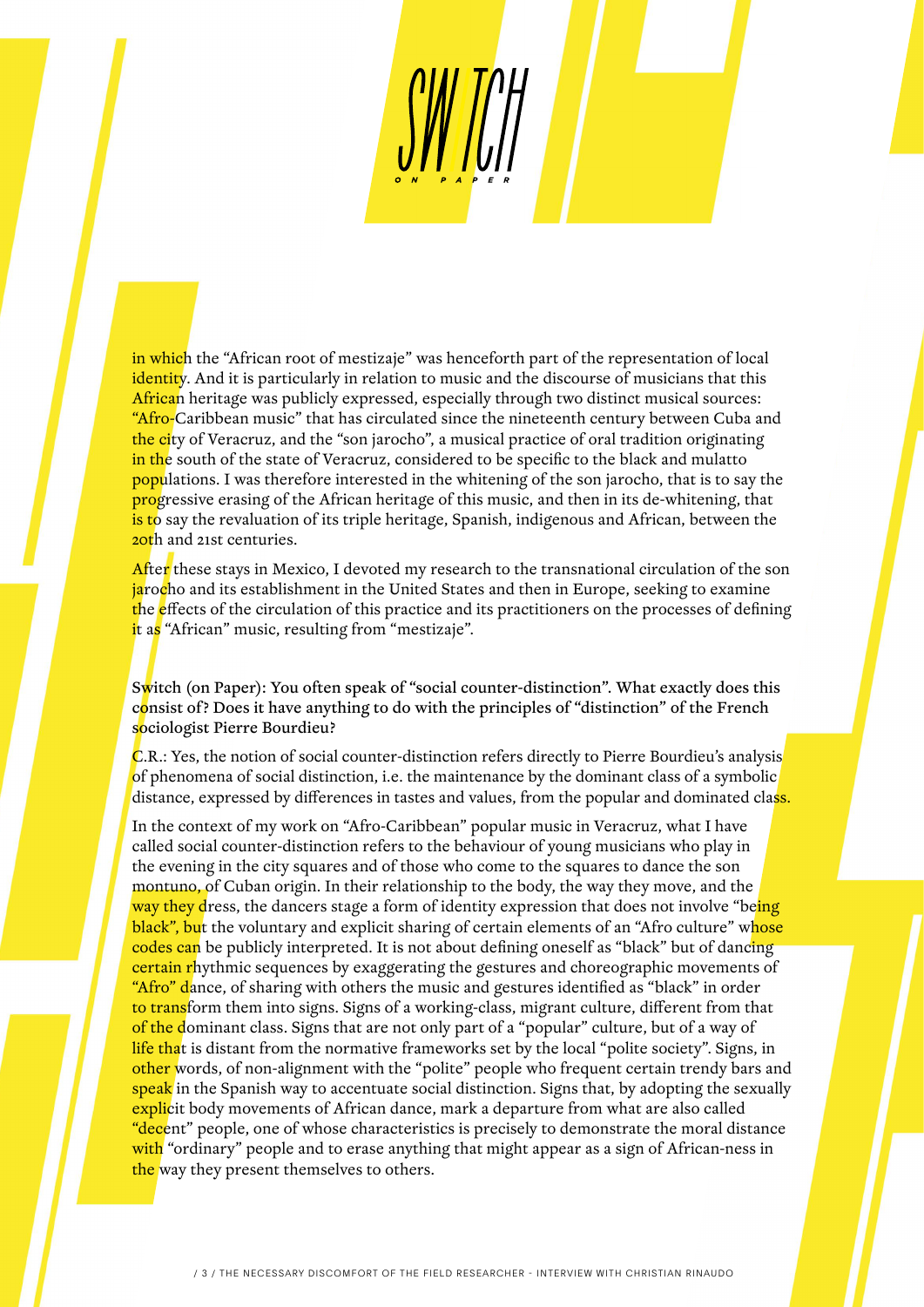Switch (on Paper): You also say that the restitution of research is "a stage of the work and not its final rendering" because "the effects of restitution" must be part of the research process. The idea is appealing, but how can it be applied to researchers faced with the constraints and academic schedules of restitution?

C.R.: In any research, there is the temporality imposed by the research institutions and the temporality that the researcher sets for himself or herself to determine whether the work is finished and can be the subject of academic publication. These two timeframes rarely coincide in reality. We must therefore learn to deal with them.

In my opinion, whatever the academic constraints, restitution to the "actors in the field" is an important moment in the research work. It often contributes to revealing the choices that were made in the early stages of the investigation and which can give rise to misunderstandings, incomprehension and even tension between those who, as a result of these choices, found themselves at the centre of the sociological viewpoint and those who were marginalized from it. "Restitution" therefore does not simply "restore", it transforms a methodological and analytical choice into an interpretation of the social world that legitimizes certain aspects or actors, and erases others.

Coming back to the example of my work in Veracruz, by choosing to work on a group of street musicians rather than on a better established, more recognised group, and by emphasising through this group the notion of social distinction/counter-distinction, it was possible to bring out elements of the reality of the world studied until then, that were voluntarily or involuntarily ignored by the social actors. The choices made can thus be discussed and rejected. Categories of analysis, such as social counter-distinction, can be re-appropriated by the actors. This is why "restitution" is only one stage of the fieldwork and not the final result. The analysis of restitution and the effects it produces is part of the final analysis.

Switch (on Paper): You refer to science "not in spite of the uncertainty about the subjects in the investigative relationship, but because of it". Should we see in this reflection a **principle** of falsification as formulated by the Austrian epistemologist Karl Popper: any scientific truth is true only if it can be falsified?

C.R.: The principle of falsification is at the heart of the scientific method and there is no question of calling it into question. Rather, the focus here is on the different ways in which the investigator-respondent relationship is conceived in the social sciences and how uncertainty in this relationship, which is at the heart of the production of scientific knowledge, may or may not be taken into account.

Initially, when the social sciences stopped using only second-hand data to produce their own field surveys, they tried to remove uncertainty by conceiving the empirical approach from the perspective of the neutrality of the investigator, implying that the investigator should ideally cancel himself or herself out as such. Although unattainable, this neutrality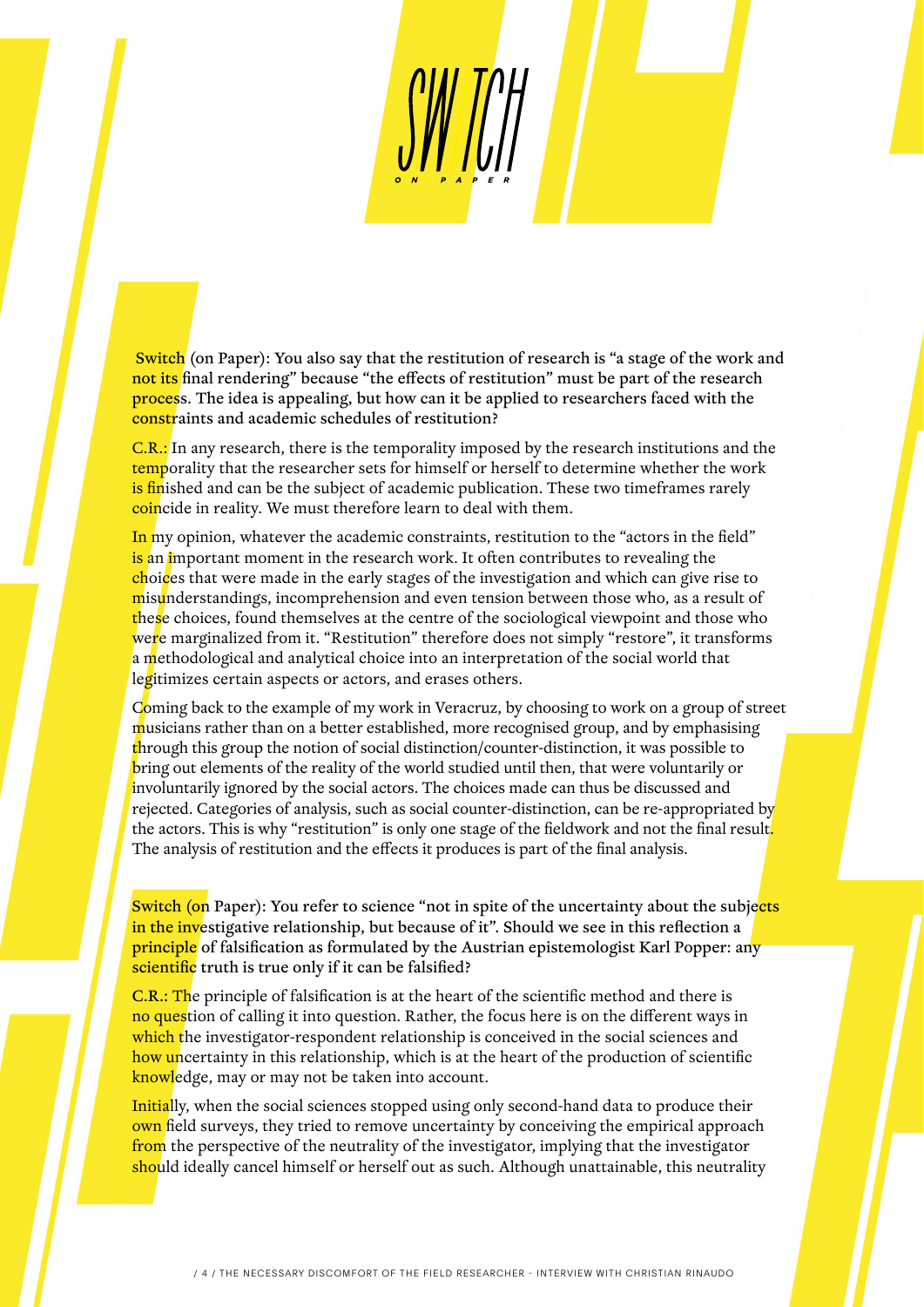of interactions during the investigation came to be considered as a research standard, the condition for collecting the "true" word of the actors. The investigator's know-how was supposed to reside in their ability to neutralize their own personality and become a reflection of the speaker. "Conducting science" was therefore tantamount to not being interested in the effects of the investigative situation.

Later on, a new norm emerged of "conducting science" despite the uncertainty. In other words, it was a matter of taking uncertainty into account in order to better limit its effects. On one hand, this meant putting oneself in the subject's shoes in order to understand " his or her " world and not "the" world, for example, analysing delinquency "from the offender's point of view", based on the categories that seemed most relevant to the people studied and not on the abstract categories of sociological theories. On the other hand, this requires controlling the effects produced by the investigative relationship: avoiding "imposing" problems" on respondents or asymmetry in the investigative relationship linked to the social distance between investigator and respondent.

A third posture is to "conduct science" with uncertainty. Acknowledging that any solicitation procedure will have an effect on respondents and their discourse, this approach seeks to examine these effects, not to assess how this would alter the experienced reality, but to make the data more intelligible. This is tantamount to fully assuming the "lost innocence of anthropology" referred to by French anthropologist Didier Fassin: "A restless mind could be the most creative and honest posture, far from the certainties of an anthropology that has often believed it knows for itself and in lieu of others...."

Switch (on Paper): In support of your comments, you quote a passage from the book An Ethnologist in Morocco by the American Paul Rabinow, who admits the uneasiness he felt during his investigation about his interlocutor Malik: "... made me wonder whether there had ever been any effective communication and understanding between us? [...] A vast gulf lay between us and could never be bridged."

**C.R.: One** way of assuming this "lost innocence of anthropology" is to account for the discomfort of working in the field. This notion of discomfort has appeared gradually, both in the presentation of the ethnographer's methodological approach and in the choice of writing style. By taking into account his own uncertainty as a subject, the ethnographer frees himself from realistic narratives as found in classical anthropology to reveal the researcher's experience in the field, which, in the form of confession, mentions his own difficulties, doubts, emotions, and even the impasses of his research. It is in this spirit that Paul Rabinow participates in this observation of a difficult, biased relationship to the other, often at the origin of an uneasiness that has hitherto remained silent in ethnographic texts. In this passage and throughout the story, he exposes the feeling of unease that dominates his relationship with Malik, his informant.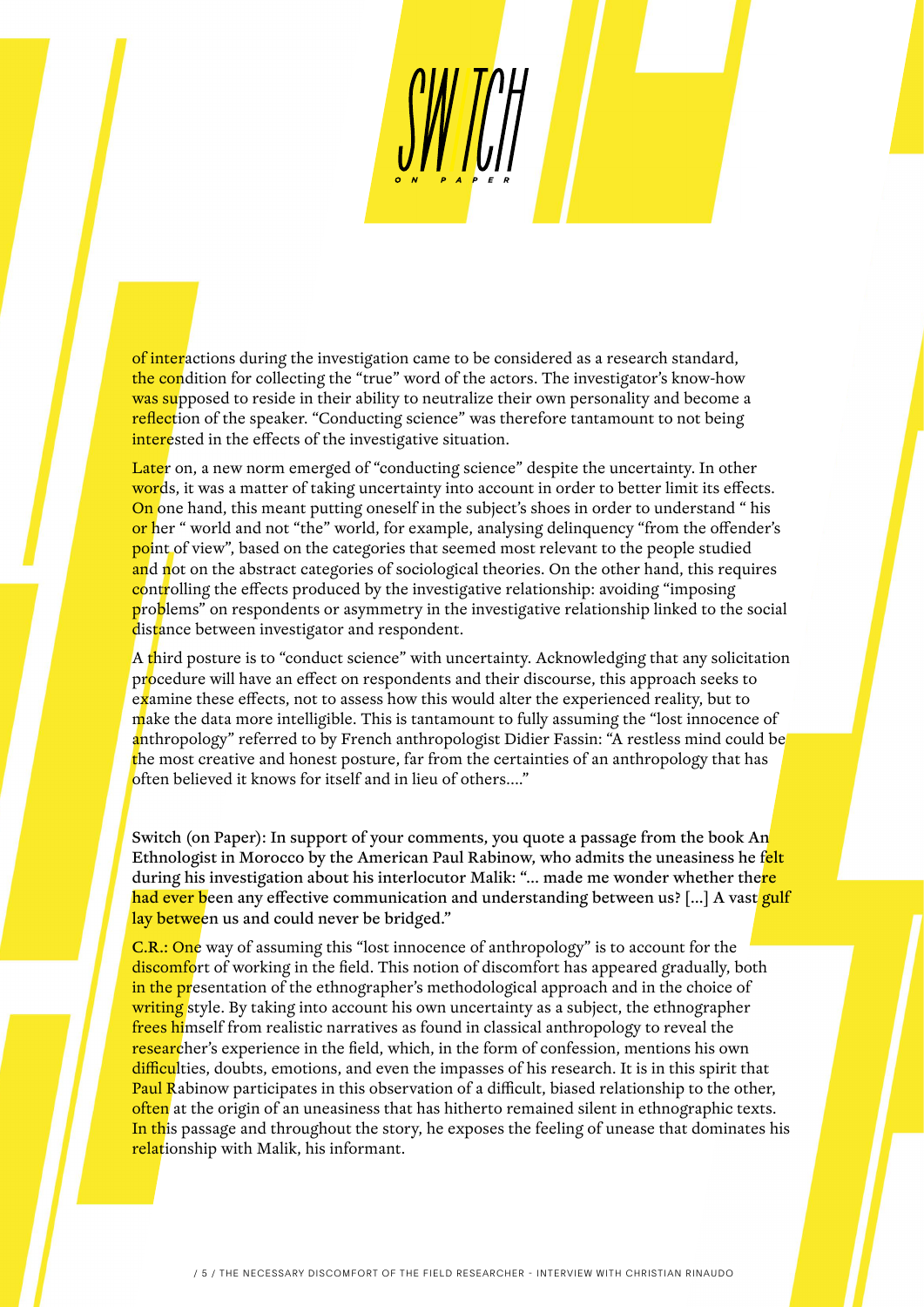Switch (on Paper): At the University of the Côte d'Azur, you have a research program called Creation in Migration. What exactly does it consist of and how did it come about?

 C.R. : Creation in Migration is a research program funded by the IDEX of the University of the Côte d'Azur in which researchers from several laboratories participate. It is based on a two-fold observation, well established in the specialized literature on migration, according to which, on one hand, in the context of the contemporary transformation of creation linked to the mobility of people and cultural practices, the times and spaces of artistic work (artistic creation) are increasingly structured by the mobility of actors. On the other hand, the local organization of art worlds is becoming trans-nationalized, giving rise to configurations of actors and migratory paths that constantly defy borders. This program focuses on the configuration of places of creation, on artists and the networks they weave between them in a territory defined by its local specificities and its transnational openings, on the characteristics of creation when it is the work of people or artistic circles in circulation (migrant artists, exiles, refugees); but this programme also studies initiatives seeking to support and welcome migrant artists in response to what the media refer to as the "migrant" crisis" in Europe.

Switch (on Paper): Returning to the methods of investigation mentioned above, how can we investigate these uprooted artists when most of them have lost their citizen rights and are seeking more to survive than to create?

C.R.: The issue is indeed complex and delicate. Observations of the impact of fleeing on the careers of artists, particularly threatened by the fact that they show through their art what is disturbing in their country, have led to facilities in recent years to host uprooted artists. This is notably the case of the Atelier des artistes en exil (Agency of Artists in Exile) inaugurated in 2017 in Paris, designed as a place where artists can continue to practice their art, but also as a place of information and reception. This structure offers both administrative support for applications for asylum or residence permits, finding accommodation, access to employment and care, learning French, as well as professional support enabling artists to continue to work in exile (access to workplaces, putting them in touch with producers, booking agencies, cultural and artistic structures, distribution agencies, etc.).

This is where my work is being conducted, based on a voluntary commitment to serve the artists hosted in this structure. It is by offering my know-how to help overcome the difficulties encountered in daily life and work that the investigation can be carried out. It deals with the condition of the artist in exile, which means the will to express oneself as an individual and as a representative of the culture of one's country, as well as commitment to other artists living in similar situations, but also about moments of despair, even depression. Here again, rather than claiming to know in lieu of others, it is about creating the conditions